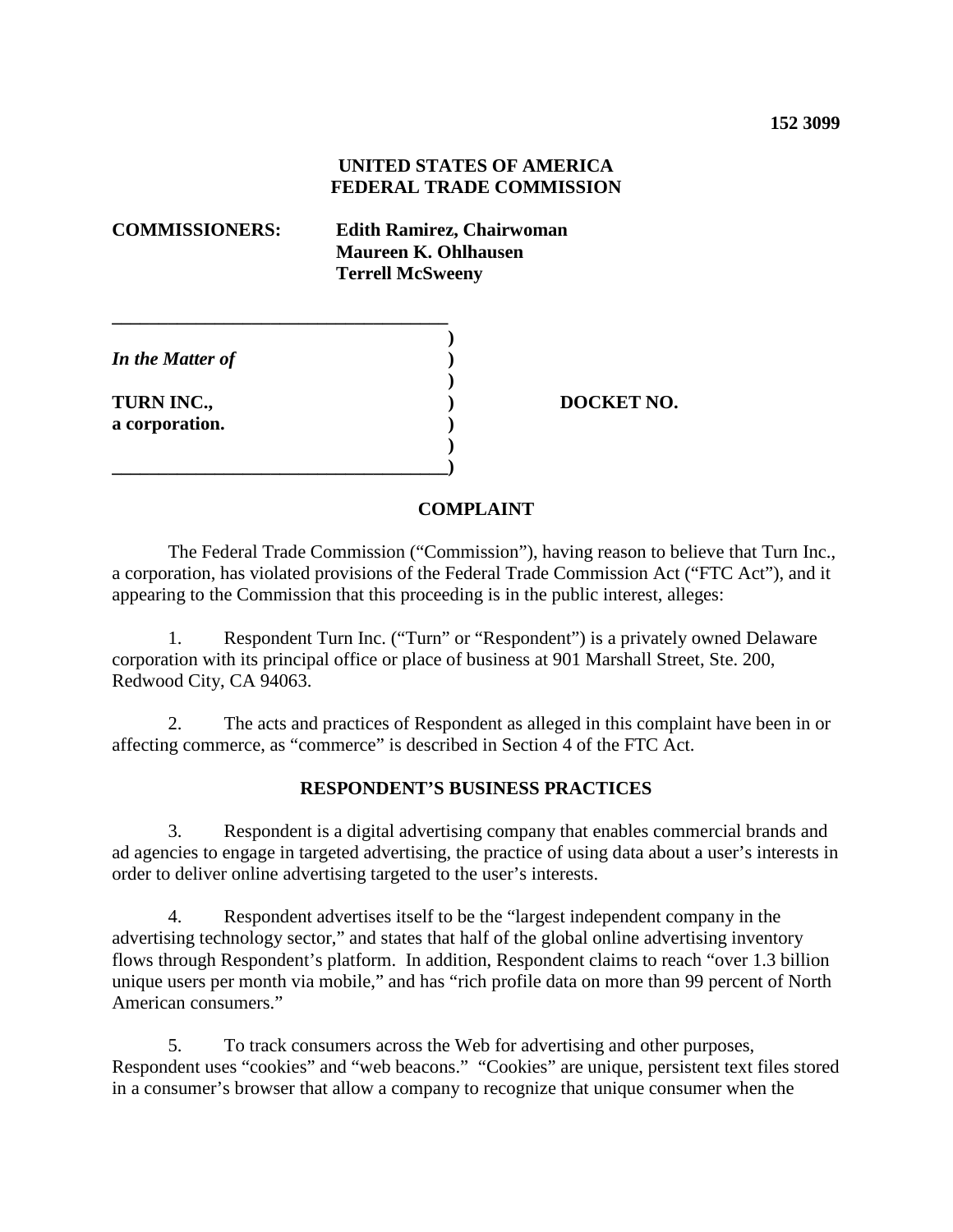consumer's browser makes a connection to the company's servers. Those connections are sometimes enabled by "web beacons," which are invisible embedded codes in web pages that instruct the browser to connect to third party services such as Respondent's. Consumers can delete or otherwise control cookies through settings in their web browsers.

6. To track consumers across mobile apps for advertising and other purposes, Respondent uses device advertising identifiers such as Apple iOS's Identifier for Advertisers ("IDFA") and Google's advertising ID. Device advertising identifiers are useful for targeted advertising companies such as Respondent because many mobile applications cannot set or access browser cookies.

7. Although these device advertising identifiers cannot always be deleted or turned off, consumers concerned about tracking can disassociate themselves from their previous tracking history by resetting the advertising identifier at any time in either Apple's iOS or Google's Android settings. In order to ensure that resetting the advertising identifier effectively honors the consumer's preference, both Apple and Google contractually prohibit application developers from correlating, or syncing, the device advertising identifier with other identifiers, and from allowing third parties obtaining the advertising identifier via the application to do so. Microsoft Windows allows consumers to prevent advertising companies from collecting device advertising identifiers entirely.

8. Beginning in 2013, Respondent began to participate in a Verizon Wireless program that enabled Respondent and its clients to access certain demographic information provided by Verizon Wireless about Verizon Wireless users. To create a shared identifier allowing Verizon Wireless and companies participating in the program to uniquely identify each Verizon Wireless user, Verizon Wireless appended unique identifiers known as tracking headers ("X-UIDH headers") to its users' mobile Internet traffic. Verizon Wireless injected these X-UIDH headers into all unencrypted web requests for more than 100 million consumers on the Verizon Wireless data network. During the relevant time period, Verizon Wireless users had no means to prevent the transmission of the X-UIDH header.

9. Between February 2013 and January 2015, Respondent synced the X-UIDH header with other identifiers, including cookies and device advertising identifiers. This practice enabled Respondent to "keep state" on Verizon Wireless consumers – maintaining the linkage between the consumer's browser or device and an identifier associated with behavioral, demographic, or tracking data – even after a consumer had deleted cookies, reset the device advertising identifier, or both. That is, even if a consumer deleted cookies or reset the device advertising identifier, Respondent would be able to recognize the user by cross-referencing the unique X-UIDH header associated with the device.

10. Respondent's synchronization with the X-UIDH header also allowed it to recreate unique cookies even after a user had deleted them. In bidding on and delivering online advertising, Respondent was able to constantly synchronize its cookies on a user's device with the X-UIDH header. If a Verizon Wireless user later deleted her cookies, Respondent would attempt to set a new cookie containing the same unique identifier as the cookie the user had deleted.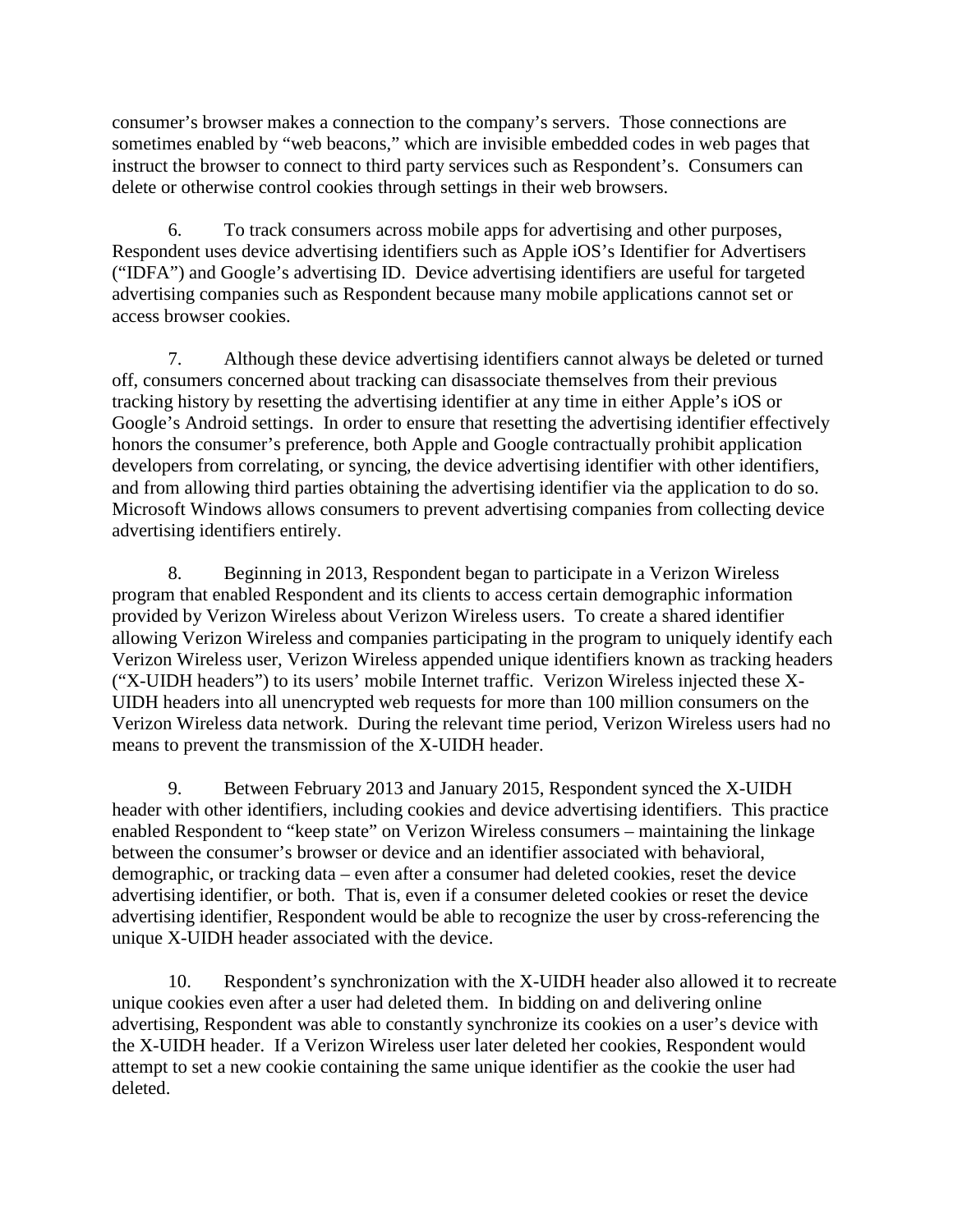11. Until at least April 2015, Respondent's website included a link to a privacy policy. Respondent's privacy policy applied both to ads displayed on browsers and within mobile applications. For example, it described its business as providing "relevant, tailored, and privacy-respecting advertisements to consumers viewing a publisher's properties (*e.g.*, websites, apps, content, etc.)…." (**Exhibit A**, Turn Privacy Guidelines).

12. Until at least April 2015, Respondent's privacy policy referenced only two tracking technologies: cookies and web beacons. The privacy policy also represented, expressly or by implication, that consumers could prevent Respondent's tracking by blocking or otherwise limiting cookies:

### **Cookies and web beacons**

Turn uses cookies in connection with our technology. Cookies help Turn better understand the effectiveness of a Turn Ad (for example, by tracking the way in which you may respond to, select and interact with a Turn Ad or any content provided therein, or the site placement and context in which you view a Turn Ad). Turn's cookies also help control the number of times you view a Turn ad. Most internet browsers automatically accept cookies. You can instruct your browser, by editing in options, to stop accepting cookies or prompt you before accepting a cookie from the websites you visit. If you do not accept cookies, however, you may not be able to enjoy the full functionality of many of the websites you visit.

Turn also uses web beacons, in combination with cookies, to analyze usage patterns. The use of a web beacon allows Turn to record that a particular browser has visited a particular webpage, along with additional Non-PII that the website may choose to include with the beacon.

**Opt out from Tailored but Anonymous Advertising (Turn's choice mechanism**) If you'd like to opt out of tailored advertising from Turn, please click here to be taken to our opt out page.

## (**Exhibit A**, Turn Privacy Guidelines).

13. Despite the representation that consumers could opt out of tracking by instructing their browser to "stop accepting cookies," Respondent continued to track consumers by using the Verizon X-UIDH header.

14. Respondent's opt-out page, linked to its privacy policy, provided instructions on how to opt out of Turn's tailored advertising. That page provided:

#### **Opting out may hurt the sites and apps you love!**

Also, if you opt out, you may be making it harder for your favorite websites or apps to survive. This is because advertisers pay more money to deliver a tailored ad, and your favorite website/app makes more money when they show a tailored ad on their properties. Studies have shown that a significant portion of a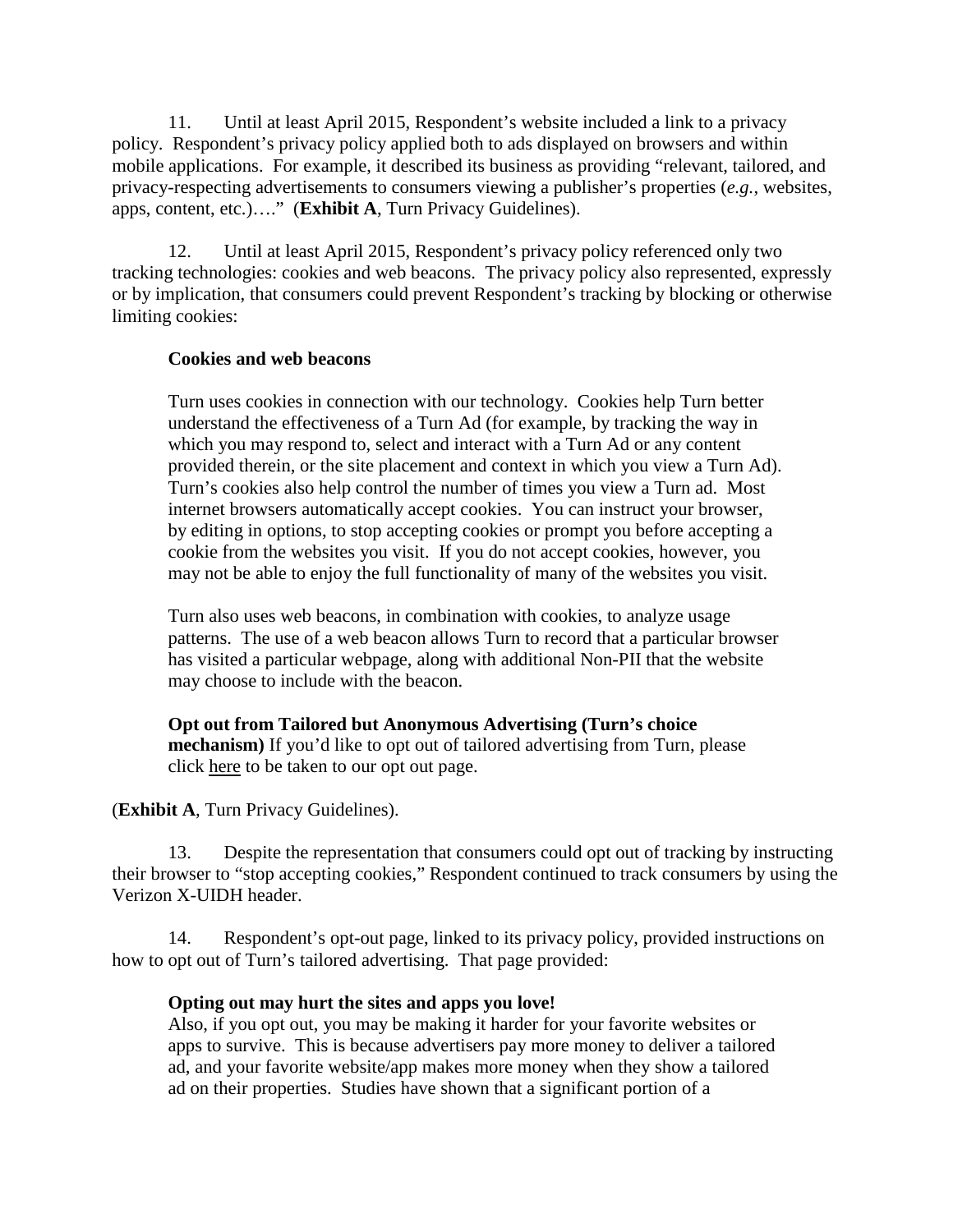publisher's revenue can come from tailored advertising, and this is particularly true for smaller websites. See 2014 DAA Study and 2010 NAI Study.

SO — if you still want to get ads, but prefer irrelevant ads over tailored ads based on anonymous information and you don't value the free content you enjoy, Turn will place an opt-out cookie on your browser. The opt-out cookie tells our servers not to deliver tailored, anonymous ads to you that deliver high value to the sites and apps you love. If you delete, block, or restrict cookies, or if you use a different computer or Internet browser, you may need to renew your opt-out choice.

(**Exhibit A**, Turn Privacy Guidelines).

15. Through this statement, Respondent conveyed to consumers and to clients evaluating its services that its opt-out mechanism would be effective in blocking tailored, anonymous ads on websites and apps. However, the opt-out cookie applied only to mobile browsers, and was not effective in blocking tailored, anonymous ads on mobile applications.

# **VIOLATIONS OF SECTION 5 OF THE FTC ACT**

## **Count 1: Misrepresentations about Deleting Cookies**

16. As described in paragraph 12, Respondent represented, directly or indirectly, expressly or by implication, that blocking or limiting cookies would restrict Respondent's ability to track consumers.

17. In fact, in many instances, blocking or limiting cookies did not restrict Respondent's ability to track consumers. Respondent continued to track Verizon Wireless customers who had deleted or blocked cookies through the X-UIDH header. Therefore, the representation set forth in paragraph 16 is false or misleading.

## **Count 2: Misrepresentations About Restricting Tracking**

18. As described in paragraphs 11-14, Respondent represented, directly or indirectly, expressly or by implication, that consumers could opt out of tailored advertising on mobile applications through Respondent's opt-out page.

19. In fact, consumers could not opt out of tailored advertising on mobile applications through Respondent's opt-out page. Therefore, the representation set forth in paragraph 18 is false or misleading.

20. The acts and practices of Respondent as alleged in this complaint constitute deceptive acts or practices in or affecting commerce in violation of Section 5(a) of the Federal Trade Commission Act, 15 U.S.C. § 45(a).